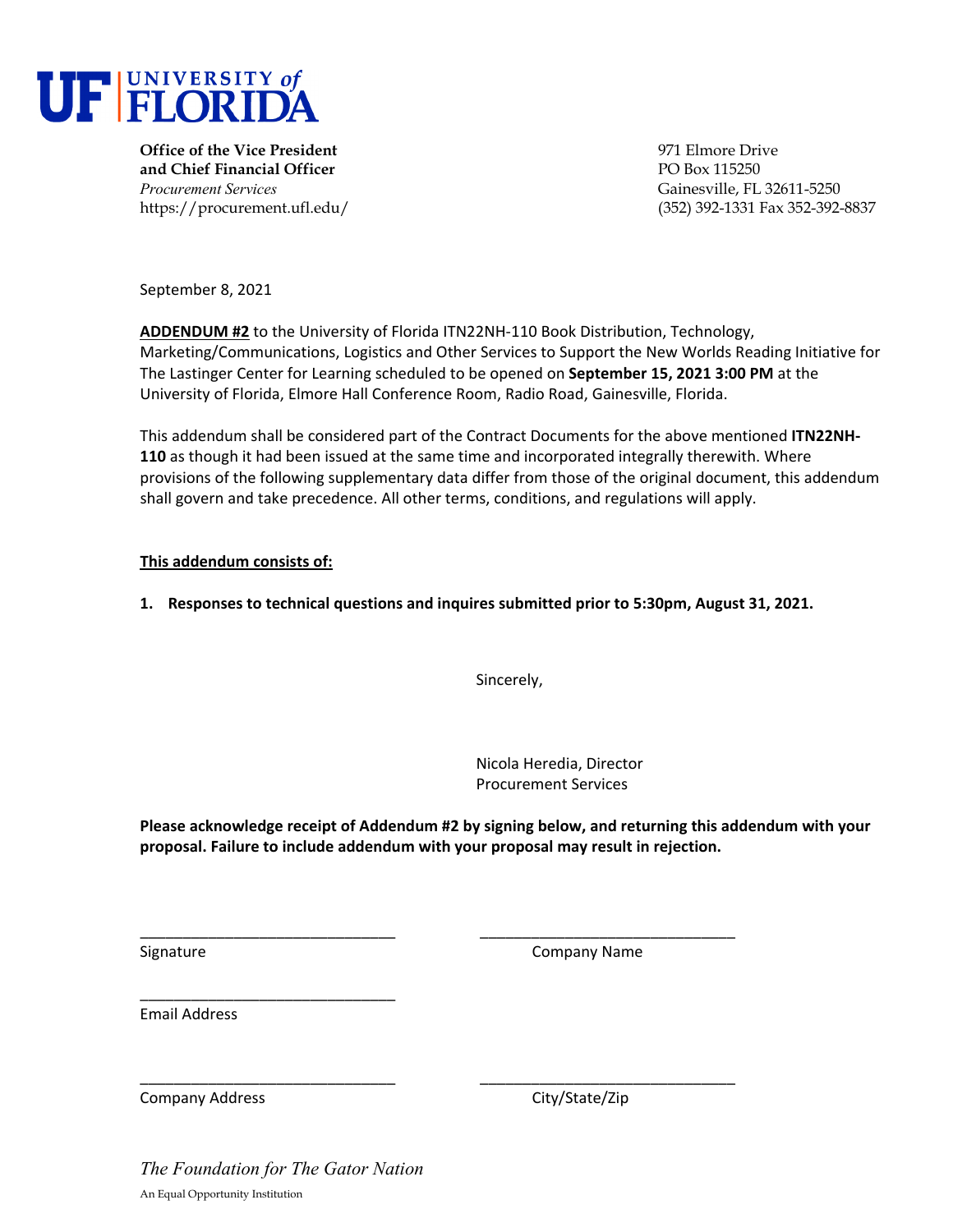# **Q1. What does success look like for year 1 in terms of Lot 5 engagement?**

A1. Success in the communications and public relations arena for year one would include accomplishment of the following:

- A comprehensive communications and PR plan is developed and being implemented
- Logo design and branding has been established leading to brand recognition among schools, families, and the general public
- A fully developed website is active that includes a family enrollment portal, family resources, information for businesses on tax credit opportunities, etc.
- The New Worlds Reading Initiative is featured in both print and digital media outlets, locally and statewide
- A social media presence is created for the New Worlds Reading Initiative and is actively engaging schools and families
- Promotional and family literacy events are held throughout the state
- Local communities are aware of the program

#### **Proposal**

# **Q2. Can you provide guidance on a funding (contract amount) range per year for this five‐ year initiative as we develop our budget?**

A2. An overall initiative budget is in the process of being drafted, and we aim to make the appropriate amount of resources available to achieve success in each area of work attended to by this ITN. That said, we would defer to the expertise of our vendors in suggesting the appropriate level of financial resources that is necessary for each area of work.

# **Q3. What is the planned award date for the selected vendor and are there any additional steps before the vendor can begin work?**

A3. The anticipated award date is October 2021. Awarded vendor(s) must register with UF's vendor maintenance team: [https://www.fa.ufl.edu/directives/supplier](https://www.fa.ufl.edu/directives/supplier-portal/)‐portal/

### **Q4. Is there any budget spreadsheet or template format you prefer we use for the** *Pricing for Services* **section?**

A4. There is no preferred budget spreadsheet or template. Please provide pricing information in appropriate format in tab 5 of response.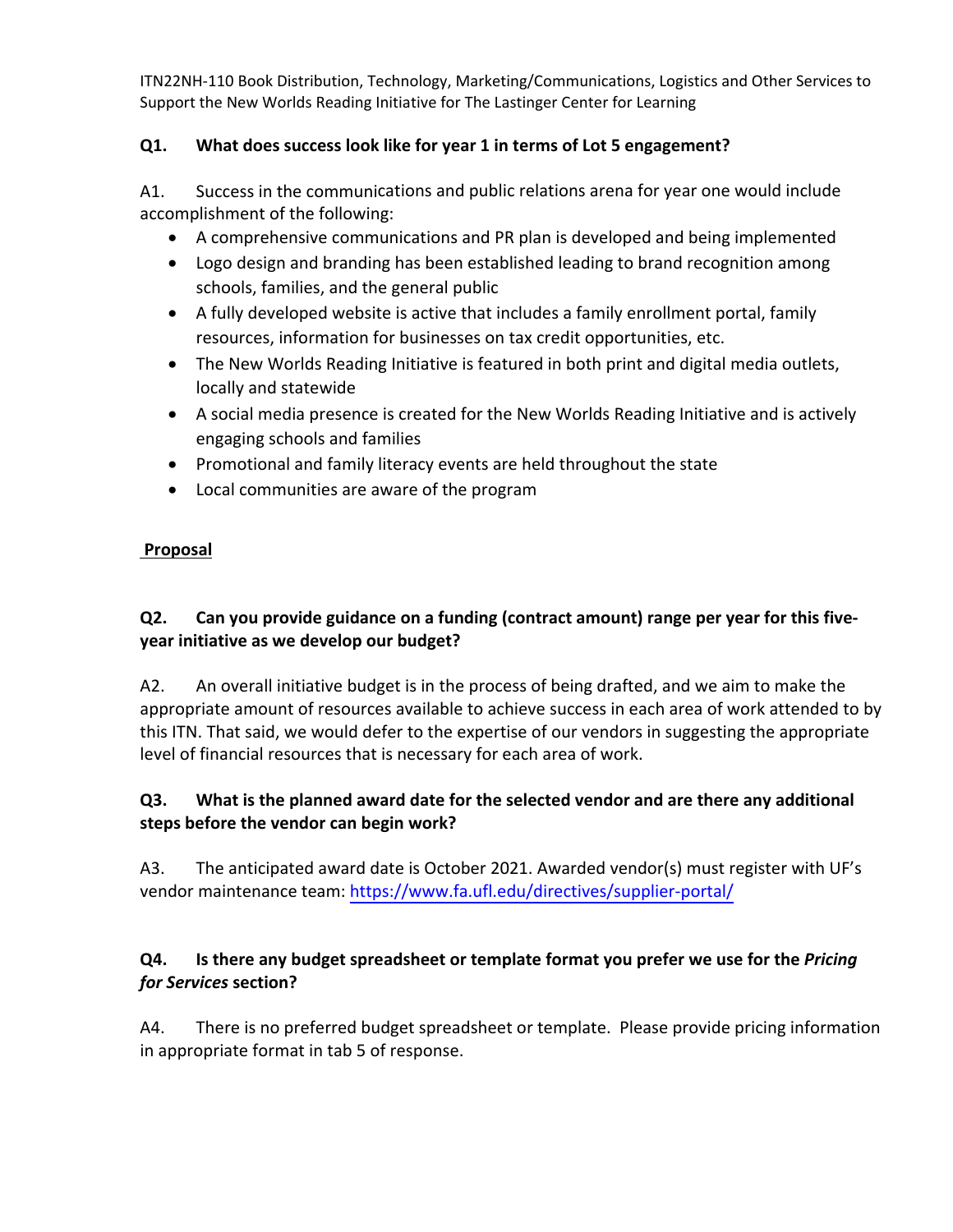### **Q5. What is the importance of the December 2021 deadline for the first book to be delivered?**

A5. This is a statutory requirement and therefore extremely important. Book delivery must begin in December 2021, and there is no flexibility on this date.

**Q6. Can you please clarify the words in the bindings and marking requirement on page 18 (provided below)? We are under the impression that all tabs, including the lot explanations under Tab 3, constitute one full proposal (meaning one large comprehensive file). Thus, we are looking to clarify what constitutes a "proposal 2" or "proposal 3" etc."** 

# 4.1.3 Bindings and Marking

*Vendors shall ensure that the original and each copy are individually bound. When submitting more than one (1) proposal, vendors shall ensure that units are clearly marked; for example, as "Original of Proposal One", "Copy One of Proposal One", "Original of Proposal Two", "Copy One of Proposal Two", and so on.* 

A6. One full proposal consists of all required tabs and may contain bids for multiple Lots. Proposals should be clearly marked and identified for clarity during the review process. For this solicitation there will not be a proposal 2 or 3 submitted, however lots being responded to must be identified.

# **Q7. Are we correct to state that the final submission consists of only one printed hard copy, which contains manual signatures, and one flash drive digital submission? Do you require additional printed copies?**

A7. As per section 4.1.1, one original hardcopy (containing manual/wet signatures) and one electronic copy should be submitted.

# **Q8. What would be the anticipated timeline for contracting of bids?**

A8. We intend to contract for services as quickly as possible after negotiations and the award is made. Accepting UF's Standard Terms and Conditions will increase the speed in establishing these contracts.

# **Book delivery**

**Q9. The ITN indicates students will receive 9 books December 2021‐June 2022 which would** equate to 7 months. Can the University clarify – is the vendor to deliver 9 books over 9 months **or 7 books over 7 months?**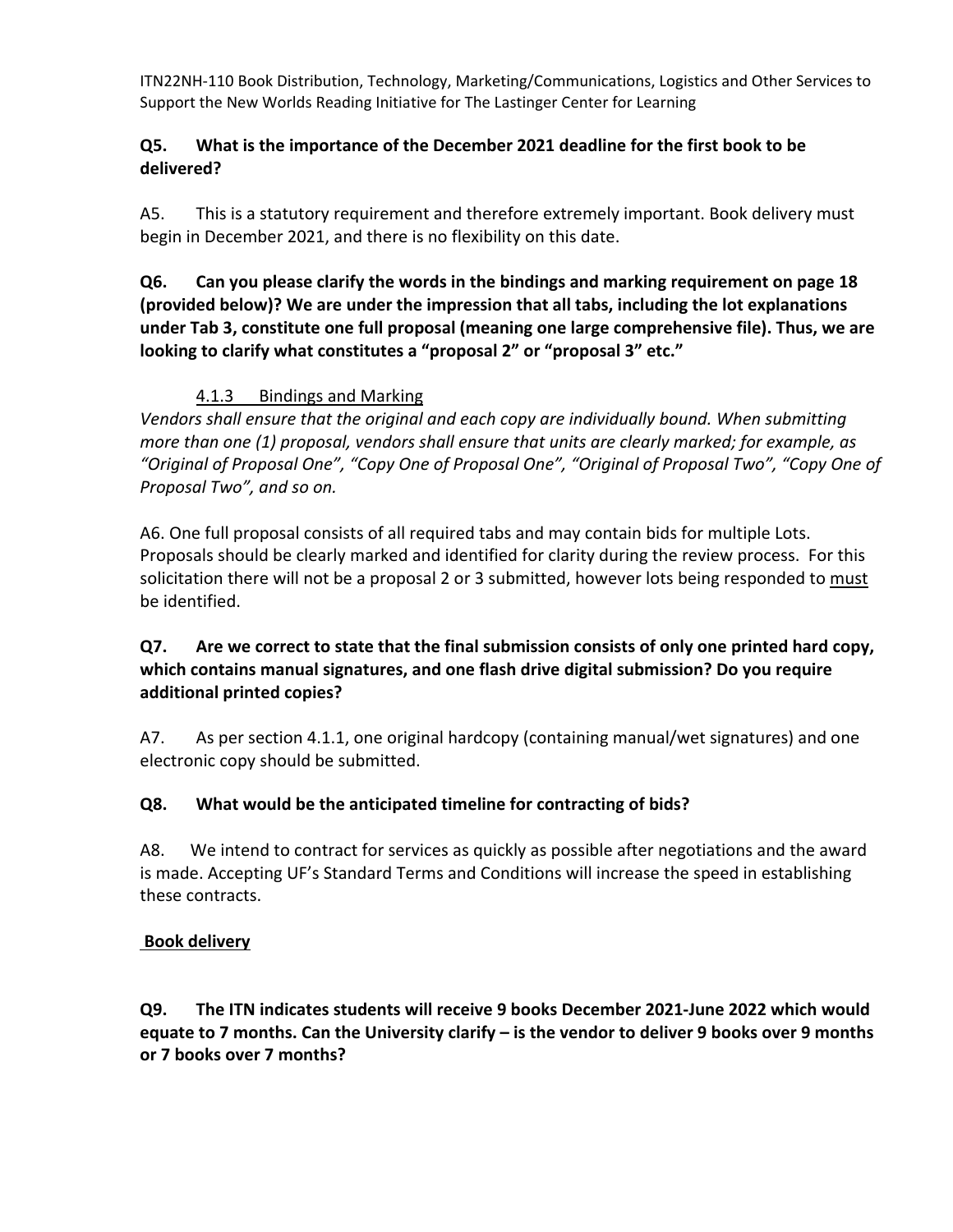A9. For the 2021-2022 school year, students will need to receive nine books over this sevenmonth period (December 2021‐June 2022). This means that students may receive more than one book for one or more months.

### **Q10. Is the requirement to ensure one book per month or a total of 9 books for participating students? For example, for students who enroll after the first book delivery (i.e., December), do they receive one book per remaining month for the program through June or is the vendor required to deliver all 9 books in the remaining program period?**

A10. Enrolled students will need to receive nine books each school year. This means that students may receive more than one book for one or more months.

# **Q11. In years two through five, will the book delivery timeline mirror year 1 (starting December and running through June) or do you anticipate a shift in the delivery period to coincide with the start of the new school year each year?**

A11. In years two through five, the book delivery timeline will be October through June of that school year. Year one (2021‐2022 school year) is the only year in which deliveries are conducted from December through June.

# **Q12. How many students do you expect to register for book delivery the first year? Is there an anticipated number of family members per family or household that would log on? 1:1 or Many:1 on the front end?**

A12. The number of eligible students is currently estimated at 544,000. Actual enrollment will depend on the collective success of the Center and its partners in communicating the opportunity to families across the state. We anticipate 1‐2 family members would log on from each household with the ability to manage multiple children with that log on.

# **Q13. Do you need to track entire households? Would multiple students from one household be eligible for the program? What data besides household use would you be interested in?**

A13. Yes, we will need to have the ability to track how many households are participating in the program in addition to individual students. Multiple students from one household could be eligible for the program given that they are in kindergarten through fifth grade and meet the eligibility criteria defined in law. The ability to track enrollment by school district and geographic location is ideal.

# **Content**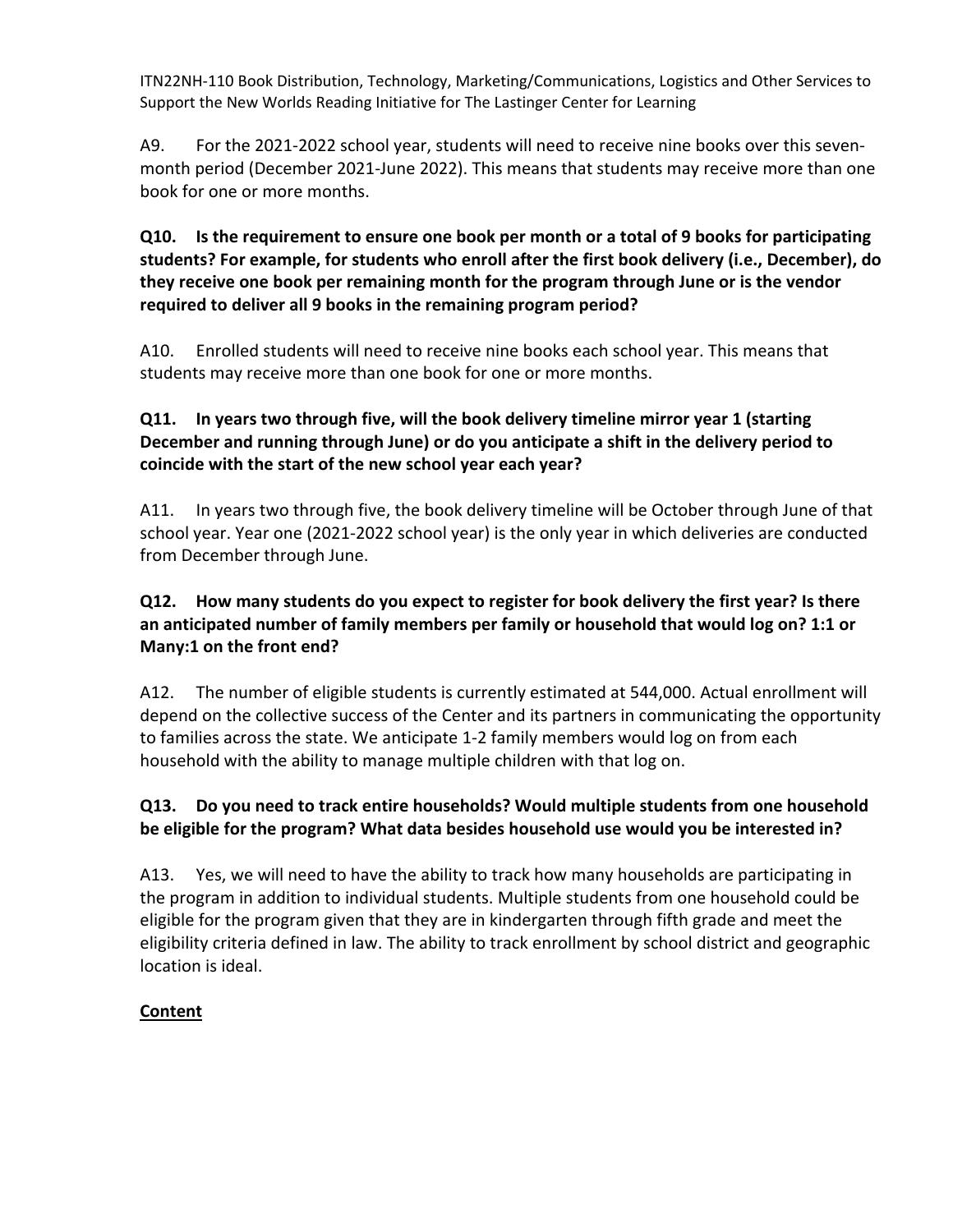### **Q14. Can you confirm whether the University will handle translation of parent materials and communications (book‐specific, general, text messages, and welcome kit letters) in languages beyond English including Spanish and Haitian Creole?**

A14. Translation services is a preferred qualification of the communications vendor.

### **Q15. How do you anticipate books and topics to be populated in the system? Will there always be the same books, will they change over time or be removed? Is there a number of books that are available and capped?**

A15. Students/families must, at minimum, have the opportunity to select book topics and genres from a list. We envision that while some books stay consistent, there may be change over time to remove books and/or add books as students' preferences and interests change. Currently, we do not have a cap for the number of books available to students.

# **Q16. Can you provide the estimated percentage of the population that will need books in different languages – English versus Spanish and Haitian Creole? And what percentage do you anticipate will need different book formats‐ braille, audio, large print vs standard?**

A16. With available FSA and demographic data, we estimate that 23% of eligible students are English Language Learners and .05% of students are estimated to require alternate formats due to visual impairment.

# **Q17. Can you list all necessary languages that should be available? Are English, Spanish and Haitian Creole the only languages required?**

A17. English, Spanish and Haitian Creole are the preferred languages with an interest in including bilingual books in these languages as well. We are open to including additional languages as available.

# **Participant Information and Enrollment**

### **Q18. Can you provide an estimate of the number of eligible students anticipated broken down by grade or grade range?**

A18. Approximately 544,000 students are eligible for the program. Below is an estimate of the eligible students by grade.

- $\bullet$  Kindergarten 83,000
- $\bullet$  First Grade 90,000
- $\bullet$  Second Grade 90,000
- $\bullet$  Third Grade 92,000
- Fourth Grade 96,000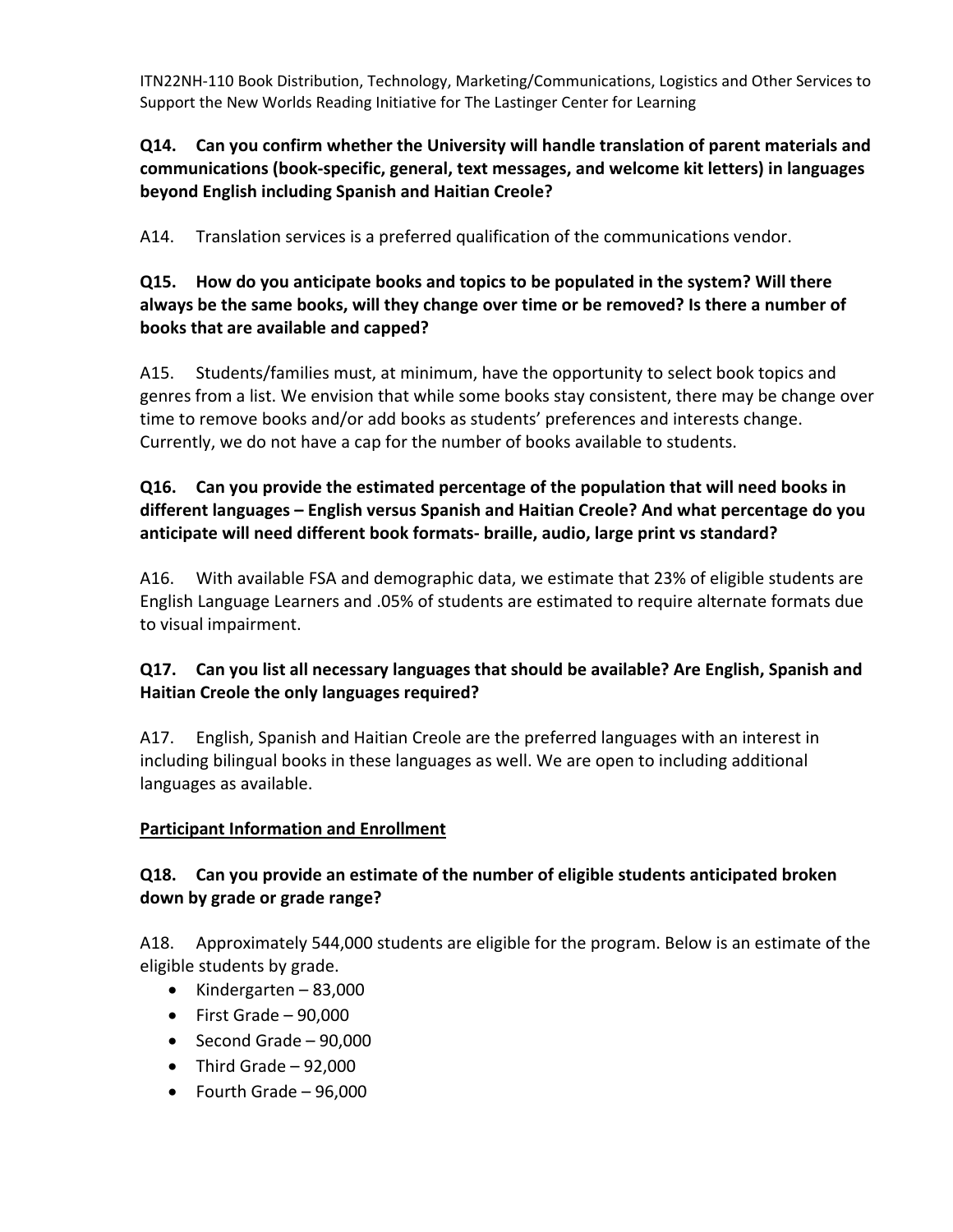$\bullet$  Fifth Grade – 93,000

### **Q19. Is there any existing research on demographics for the types of students/families that are at a below‐grade level?**

A19. Based on available data, we estimate that of the eligible students, 25% are White, 38% are Hispanic, and 30% are Black, and 4% are two or more races. Additionally, we estimate that of the eligible students, 70% are economically disadvantaged, 3% are homeless, 23% are English Language Learners, and .05% have visual impairments.

### **Q20. Can you provide an estimated number of children you anticipate being served each year of the program for the five‐year term?**

A20. There are currently an estimated 544,000 children eligible for the program. We aim to serve as many eligible children as possible.

### **Q21. What eligibility verification information is provided to the vendor to ensure that families who enroll are indeed eligible?**

A21. We are working closely with school districts to determine the exact enrollment verification process.

**Q22. Does the Enrollment Database and Registration Platform need to integrate with school district information systems in each county or would it be through a CSV file or similar? If integrations, would that be 67 separate information system integrations? How frequently would these integrations need to be updated and what type of data would be populated? Would the integration be bi‐directional or just receiving enrollment data?**

A22. Ideally, the Enrollment Database and Registration Platform would integrate with school District student information systems or single sign on platforms. Each district selects its method for student information system integration with sign-on services and other services, and a few single sign-on services are used by the majority of Florida districts. Data to be populated include: student name, student number, student mailing address, parent name, parent contact information, student achievement data, etc. Ideally the integration would be bi‐directional for enrollment verification purposes.

# **Q23. What other data systems or platforms need to be integrated into the Enrollment Database and Registration Platform? Does the procurement/book system need to be integrated or via CSV download?**

A23. CSV download is a minimum requirement of the system and the integration of data systems (School District Single Sign On Platforms, Student Information Systems, Book Procurement System) is ideal.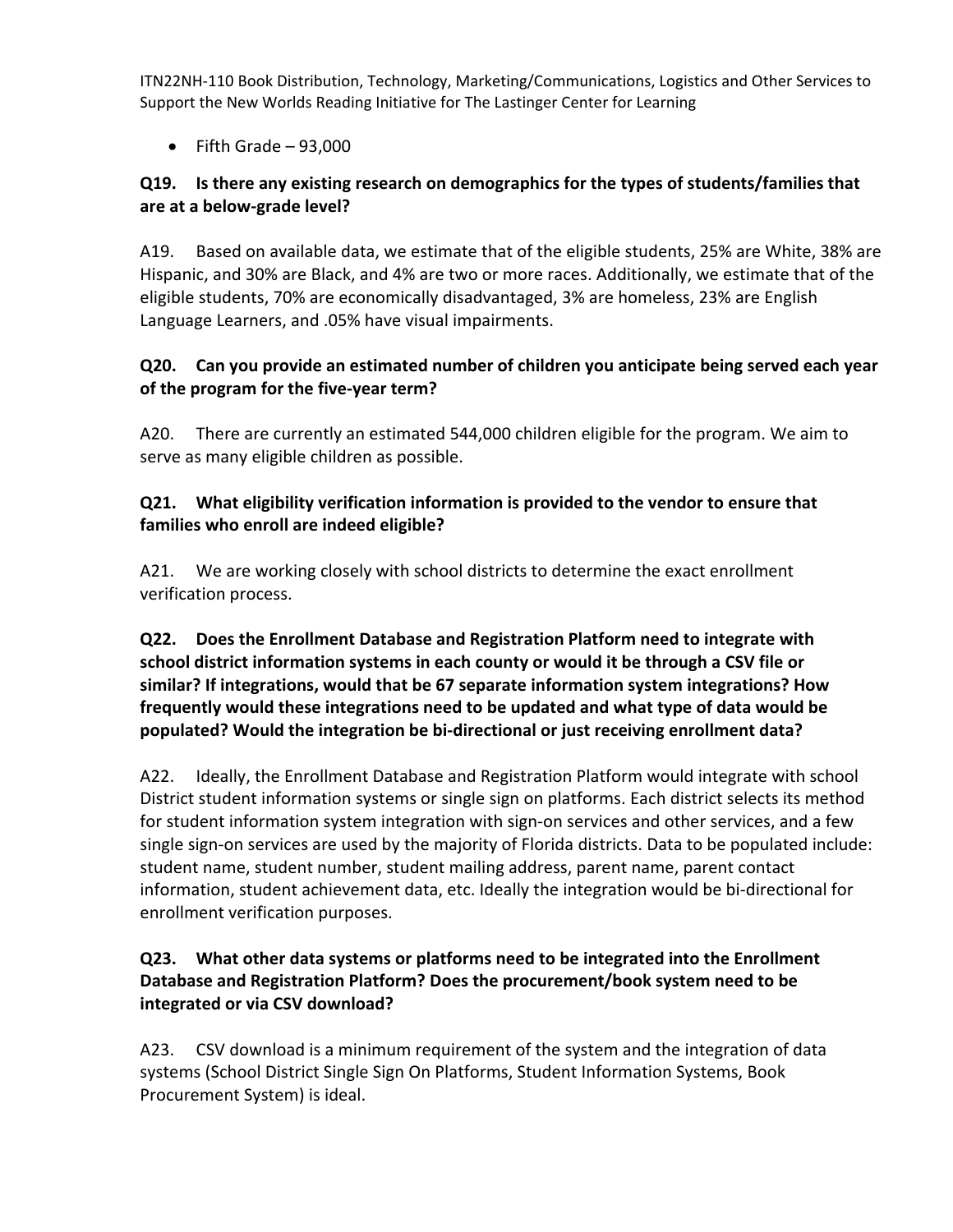# **Q24. How would and at what frequency would the student address data be provided to the vendor for the Enrollment Database and Registration Platform?**

A24. Ideally, the student address information would be entered when the student enrolls and then only updated if/when the student moves and has a new mailing address. If integrated with school districts' student information systems, this could be updated through those integrations as an address is updated with the school district or manually updated by a parent/caregiver. If integrated with the student information systems, addresses would ideally be confirmed with the SIS each month prior to book delivery to reduce delivery errors.

# **Q25. How often do you anticipate students/families will log on to select books/topics? Monthly? Quarterly? Etc. Will there need to be emails/notifications to alert when it's time to select books?**

A25. Students/families must be able to select topics/genres at least annually at the beginning of the school year prior to the first book shipment. Providing students/families opportunities to adjust their selections throughout the year is preferred. Email and text notifications will be sent to enrolled families to remind them to select their book topics.

# **Q26. What type of reporting is expected from the Enrollment Database and Registration Platform?**

A26. We will need to know how many students are enrolled in the program, how many households are enrolled in the program, number of family log-ons, and percentage breakdown of topic/genre selection. We would need the ability to disaggregate this data based on school district, school enrollment, household location, student demographics, and student performance and achievement data, if applicable.

# **Q27. What type of users and how many users would need to access the backend of the Enrollment Database and Registration Platform? Are there any other types of users that would be necessary outside of UF? What roles would staff need to accomplish in the system?**

A27. There may be users outside of UF that would need access to the backend of the system, such as vendor partners. Therefore, vendors should consider this possibility as they submit their proposals.

# **Q28. How will access be provisioned? Will the system need to dedupe users? Is there any approval process needed for users?**

A28. Families will require the ability to create accounts or to sign on using existing accounts such as Google or Facebook, so they can make book selections. The system will need to deduplicate users because in the initial year, students will be enrolled by their families, and in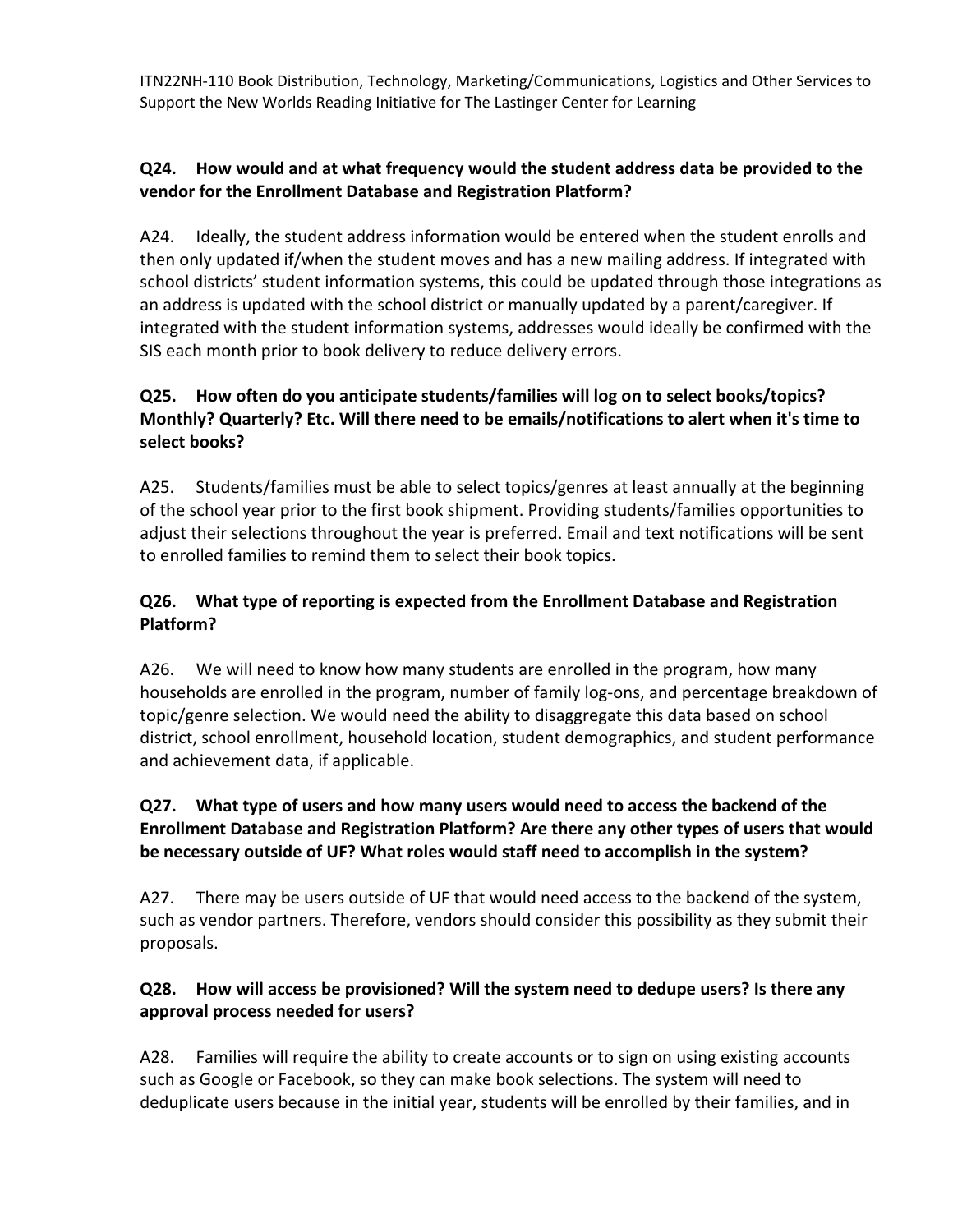subsequent years schools will provide enrollment data. Enrollments from those sources will require reconciliation. As students move among districts and among schools, including charter schools, that use different enrollment processes, each student's enrollment should be current. We are working closely with school districts to determine the exact enrollment verification process.

### **Q29. Is the list expected to grow/change/edit? If so, with what frequency? Who from the schools would be responsible for updating the list?**

A29. The list of eligible students will change throughout the year as progress monitoring occurs. School districts will be responsible for updating the list of eligible students on a regular basis.

# **Applicant vetting/eligibility**

### Q30. Will a pre-qualified list of all eligible students be provided to the vendor? If yes, who **will provide it and by what date? What data attributes will be provided and in what format and with what frequency? If no, what is the expectation on specific criteria for eligibility of the child for the program during registration?**

A30. A pre-qualified list of eligible students will not be available. School districts have been notified by the Department of Education that they should identify eligible students in public and charter school in kindergarten through fifth grade based on the following criteria:

**Kindergarten ‐ Grade 3:** Any student who has been identified as having a substantial deficiency in reading if any of the following criteria are met in accordance with Rule 6A‐6.053 subsection 12:

- The student scores at the lowest achievement level/benchmark as identified by the publisher during a universal screening period, on an assessment listed in the district's approved District K‐12 Comprehensive Evidence‐based Reading Plan;
- The student scores at the lowest achievement level/benchmark as identified by the publisher during progress monitoring administration at any time during the school year, on an assessment listed in the district's approved District K‐12 Comprehensive Evidence‐ based Reading Plan; or
- The student has demonstrated, through consecutive formative assessments or teacher observation data, minimum skill levels for reading competency in one or more of the areas of phonological awareness; phonics; vocabulary, including oral language skills; reading fluency; and reading comprehension.

**Grades 4‐5:** Any student who scored either a 1 or 2 on the prior school year's English Language Arts Florida Standards Assessment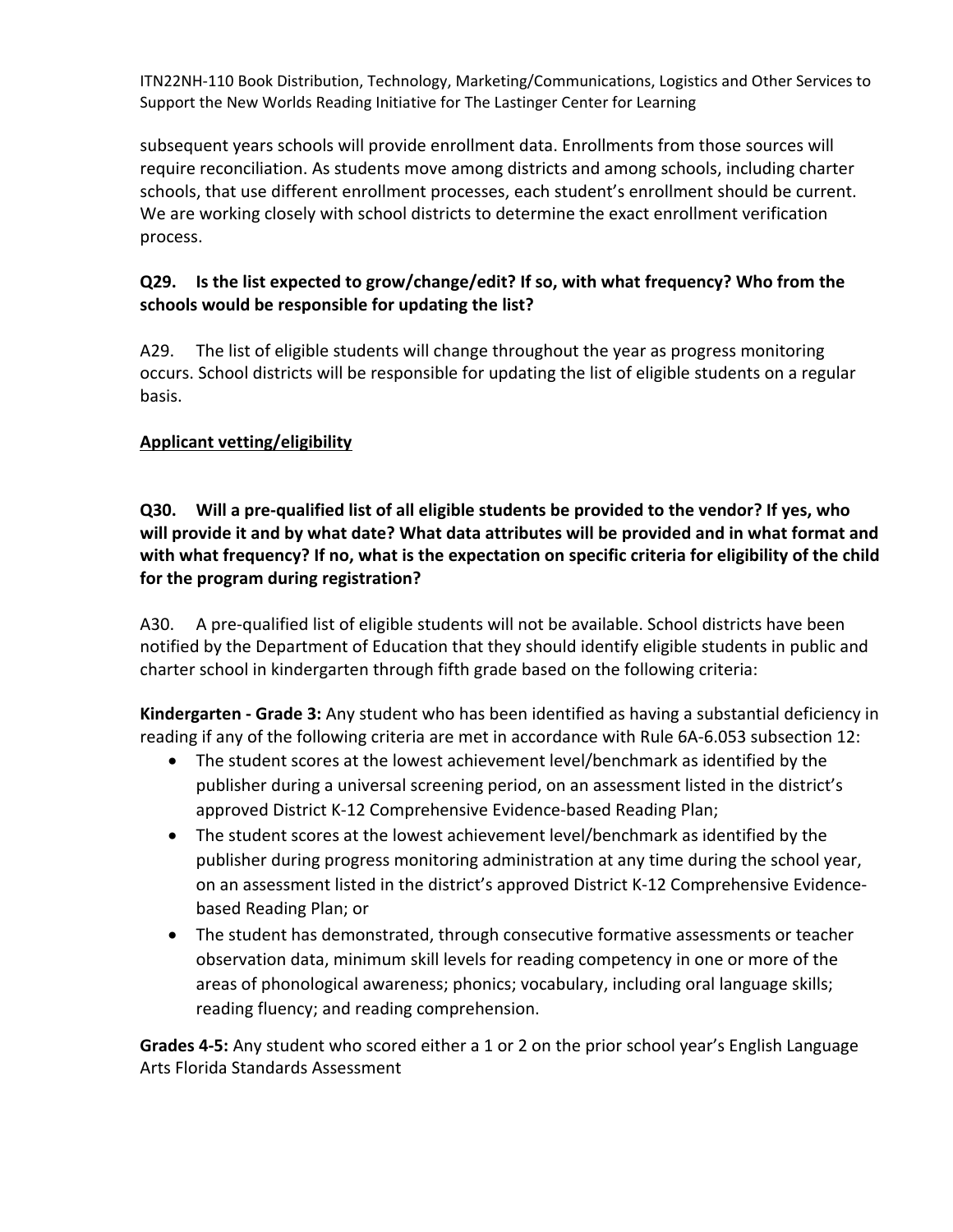#### **Public Relations**

### **Q31. Outside of the launch event, does the University have a vision for how many smaller awareness events should be held each year?**

A31. These details will be determined through ongoing strategic planning and the overall communications and public relations plan.

### **Q32. Are there any specific branding/accessibility requirements for the platform?**

A32. All branding and materials must be ADA compliant. Initial branding preferences center focus on a space theme to reflect the idea of how books allow children to access all kinds of new worlds.

#### **Q33. What type of information systems would the school boards have that we could gain access to for marketing lists? If we would not be provided access, how would the information be shared?**

A33. Data sharing agreements with school districts may allow UF to receive information on eligible students to inform marketing, but specific details on what and how information will be shared will be defined by each agreement and is unknown at this time. We will rely on school districts, schools, and local community organizations to assist in the dissemination of marketing materials if direct contact information for families is not provided.

### Q34. Would we need to get the families to opt-in to a campaign, or would we be able to work **under the umbrella of the school board?**

A34. Families must opt-in to the program by completing an enrollment form for their eligible student. We will be working closely with each district to provide appropriate marketing toolkits to promote the program and recruit families.

#### **Q35. Who would our main point of contact be as a Lot 5 vendor?**

A35. The Assistant Director of Strategy, will serve as the main contact for Lot 5 vendors at this time. Points of contact may change as internal UF staff are hired and onboarded.

### **Q36. Would we be expected to communicate with all school boards/districts for marketing efforts and/or toolkits, or with a central individual/department?**

A36. UF will manage all communications with school districts and schools. Each school district will identify a point of contact for the New Worlds Reading Initiative.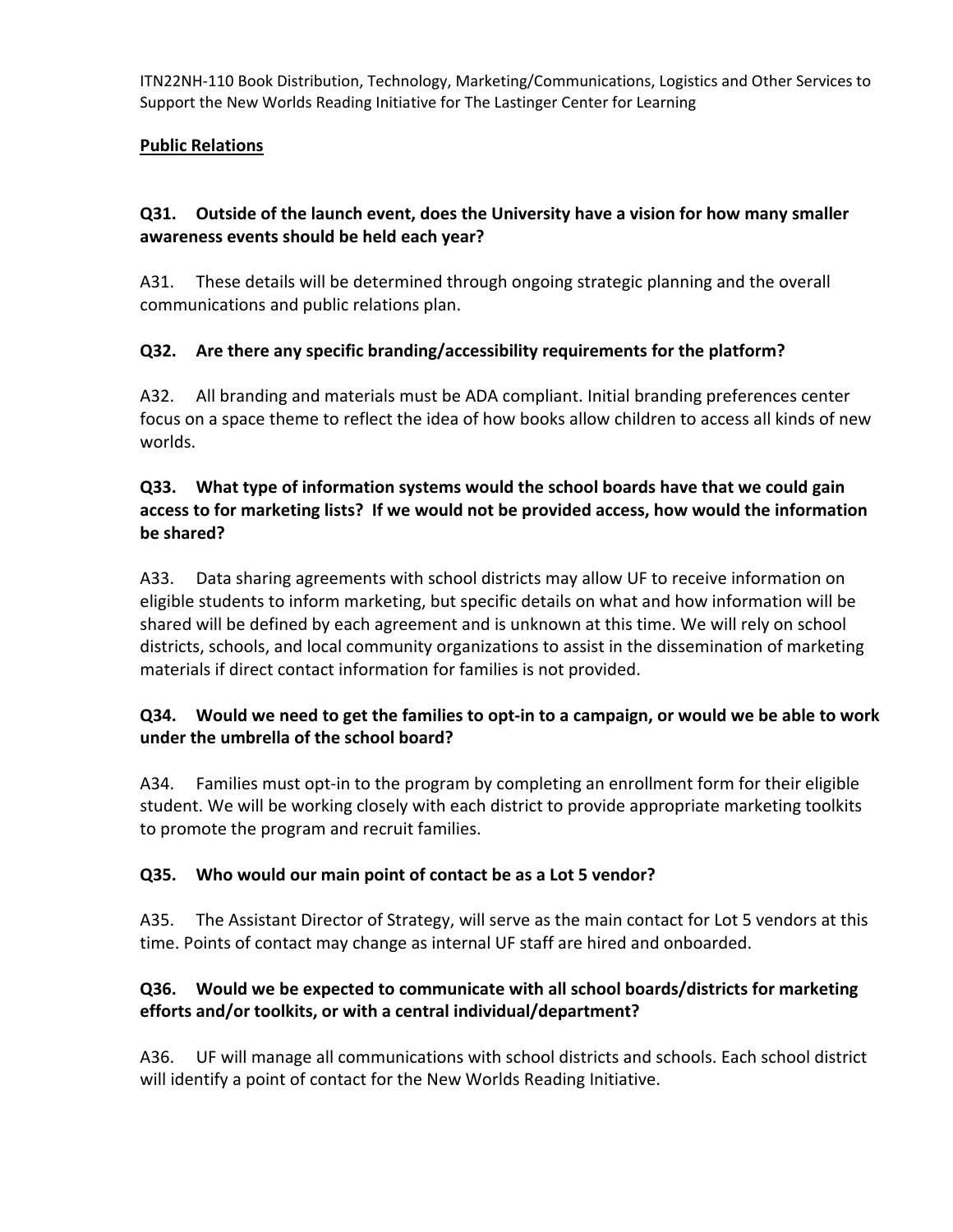### **Q37. For the collateral and supporting pieces, will all copy/content be provided, or will the vendor be expected to provide that?**

A37. Copy being developed for initial launch will be provided but UF will also look to the Public Relations vendor to support copy development at times as well.

### **Q38. How many events do you expect to have throughout the year?**

A38. These details will be determined through ongoing strategic planning and the overall communications and public relations plan.

### **Q39. What level of event management support do you anticipate?**

A39. We will be hiring internal staff to support event management but are looking for vendor(s) to strategically plan and provide logistical/implementation support to ensure success of the event.

### **Q40. Are we restricted to a particular CMS to build the web portal?**

A40. Wordpress is currently being used to host the website but we are not restricted to this.

#### **Q41. Do you have a data collection (CRM) platform in place?**

A41. An initial data collection platform will be temporarily used for year one enrollment but will not be the long term data collection platform.

#### **Q42. Have social media profiles already been set up for this initiative?**

A42. We will be securing social media handles in the next 1‐2 weeks.

### **Q43. Are you aware of, or should we expect any compliance related issues with advertising/marketing to this demographic?**

A43. All advertising/marketing should be ADA compliant, able to be translated as appropriate, and align with branding that will be developed.

# **Q44. Have you identified target verticals for corporate sponsors? Do you have a financial goal for sponsorships/donations?**

A44. There is a yearly cap for corporate contributions that can qualify for tax credits. That cap is \$10 million for state FY 21‐22, \$30 million for state FY 22‐23, and \$50 million for subsequent state fiscal years. Businesses seeking to receive a tax credit for their contributions, must have one of the following tax liabilities: